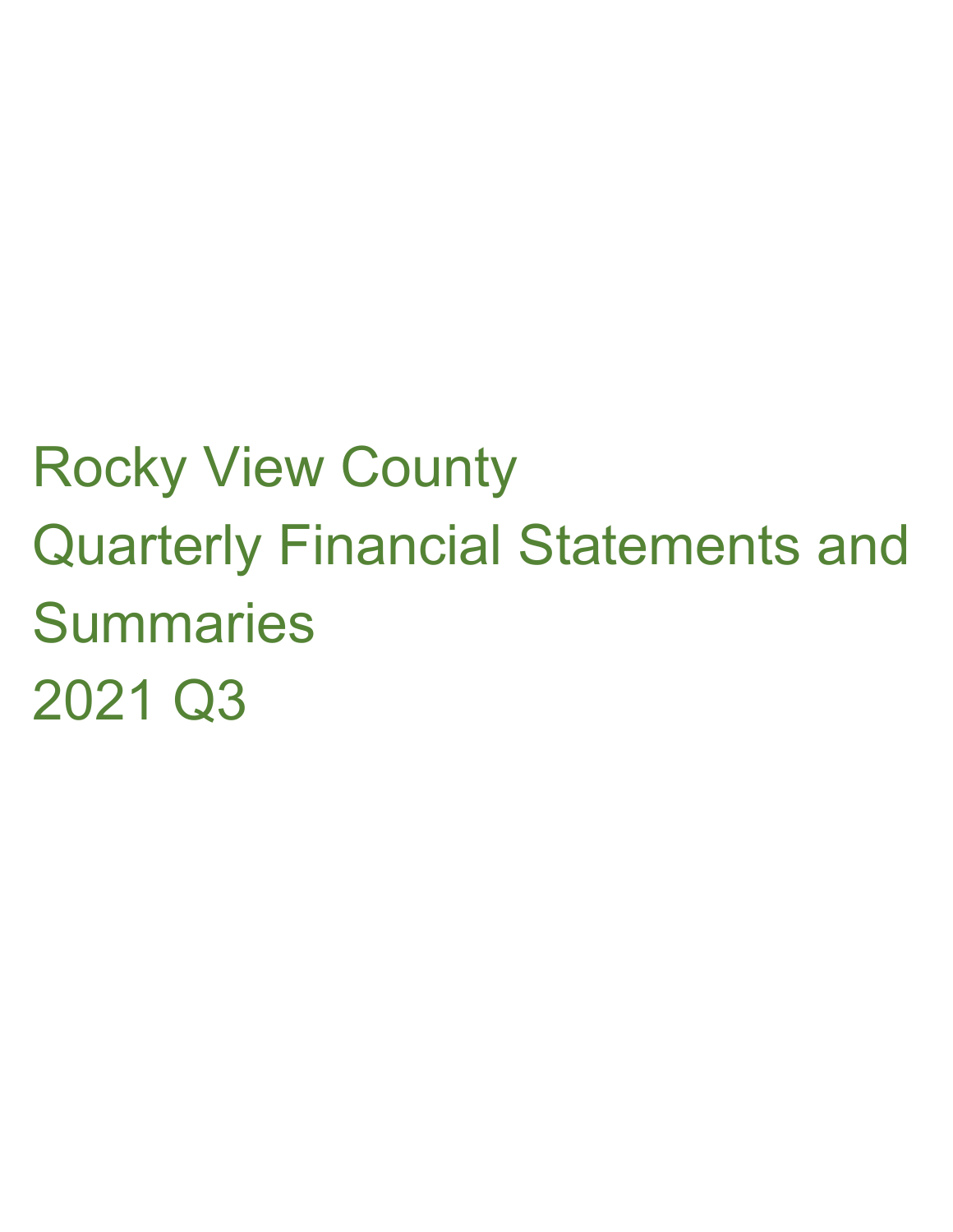

### **ROCKY VIEW COUNTY OPERATING REVENUE REPORT As of September 30, 2021**

| <b>DEPARTMENT</b>                                         | <b>ACTUAL</b><br><b>TO DATE</b> | <b>CURRENT</b><br><b>BUDGET</b> | <b>CURRENT</b><br><b>ACT vs BUD</b> | <b>TO DATE</b> | <b>PRIOR YEAR PRIOR YEAR PRIOR YEAR</b><br><b>BUDGET</b> | <b>ACT vs BUD</b> |
|-----------------------------------------------------------|---------------------------------|---------------------------------|-------------------------------------|----------------|----------------------------------------------------------|-------------------|
| Council                                                   | 81,947                          | 82,000                          | 100%                                | $\blacksquare$ |                                                          | $0\%$             |
| <b>Office of the Chief Administrative Officer</b>         |                                 |                                 |                                     |                |                                                          |                   |
| <b>Chief Administrative Officer</b>                       |                                 |                                 | $0\%$                               | 23,400         | 23,400                                                   | 100%              |
| Executive Director, Corporate Services                    |                                 |                                 | 0%                                  |                |                                                          | 0%                |
| <b>Executive Director, Community Development Services</b> |                                 | 46.400                          | $0\%$                               |                | 204.200                                                  | 0%                |
| Executive Director, Operations                            | 31,878                          | 32,000                          | 100%                                |                |                                                          | 0%                |
| Executive Director, Community & Business Connections      |                                 |                                 | 0%                                  |                |                                                          | 0%                |
| <b>Business &amp; Economic Development</b>                |                                 |                                 | $0\%$                               | 114,809        | 114,600                                                  | 100%              |
| Legislative Services                                      | 108,114                         | 235,600                         | 46%                                 |                | 30,000                                                   | 0%                |
| <b>Total Office of the Chief Administrative Officer</b>   | 139,992                         | 314,000                         | 45%                                 | 138,209        | 372,200                                                  | 37%               |
| <b>Corporate Services Division</b>                        |                                 |                                 |                                     |                |                                                          |                   |
| <b>Human Resources</b>                                    | 52,497                          | 44.300                          | 119%                                | 33,759         | 41,600                                                   | 81%               |
| <b>Financial Services</b>                                 | 115,405                         | 94,300                          | 122%                                | 68,966         | 82,800                                                   | 83%               |
| <b>Assessment Services</b>                                |                                 | $\overline{\phantom{m}}$        | $0\%$                               |                |                                                          | 0%                |
| Municipal Clerk's Office*                                 |                                 |                                 | $0\%$                               | 20,585         | 164,000                                                  | 13%               |
| Legal & Land Administration                               | 108,205                         | 103,100                         | 105%                                | 236,037        | 235,000                                                  | 100%              |
| Corporate and Strategic Planning                          |                                 |                                 | 0%                                  |                |                                                          | 0%                |
| <b>General Operations</b>                                 | 2,597,088                       | 12,201,500                      | 21%                                 | 3,238,662      | 5,156,900                                                | 63%               |
| Amortization                                              |                                 | 25,545,700                      | 0%                                  |                | 25,211,600                                               | 0%                |
| Long Term Debt                                            | 4,495,843                       | 5,209,200                       | 86%                                 | 1,536,060      | 5,332,800                                                | 29%               |
| Public Reserve (Cash - In - Lieu)                         | 3,155,286                       | 2,570,000                       | 123%                                | 2,335,020      | 2,570,000                                                | 91%               |
| <b>Total Corporate Services Division</b>                  | 10,524,325                      | 45,768,100                      | 23%                                 | 7,469,090      | 38,794,700                                               | 19%               |
| <b>Community Development Services Division</b>            |                                 |                                 |                                     |                |                                                          |                   |
| <b>Building Services</b>                                  | 4,440,418                       | 3,131,000                       | 142%                                | 2,107,464      | 3,174,000                                                | 66%               |
| Planning & Development Services                           | 9,303,589                       | 4,648,600                       | 200%                                | 6,308,776      | 5,144,600                                                | 123%              |
| <b>Planning Policy</b>                                    | (485,000)                       | 861,300                         | 56%                                 |                |                                                          | $0\%$             |
| Recreation, Parks & Community Support                     |                                 |                                 |                                     |                |                                                          |                   |
| <b>Community Support Administration</b>                   | 303,630                         | 2,796,000                       | 11%                                 | 174,067        | 2,322,600                                                | 7%                |
| Family / Community Social Services                        | 640.600                         | 854,100                         | 75%                                 | 640.600        | 854.100                                                  | 75%               |
| <b>Recreation Administration</b>                          |                                 |                                 | 0%                                  |                |                                                          | 0%                |
| Recreation Districts / Board                              |                                 |                                 | 0%                                  |                |                                                          | 0%                |
| Total Recreation, Parks & Community Support               | 944,230                         | 3,650,100                       | 26%                                 | 814,667        | 3,176,700                                                | 26%               |
| <b>Total Community Development Services Division</b>      | 14,688,236                      | 12,291,000                      | 120%                                | 9,230,906      | 11,495,300                                               | 80%               |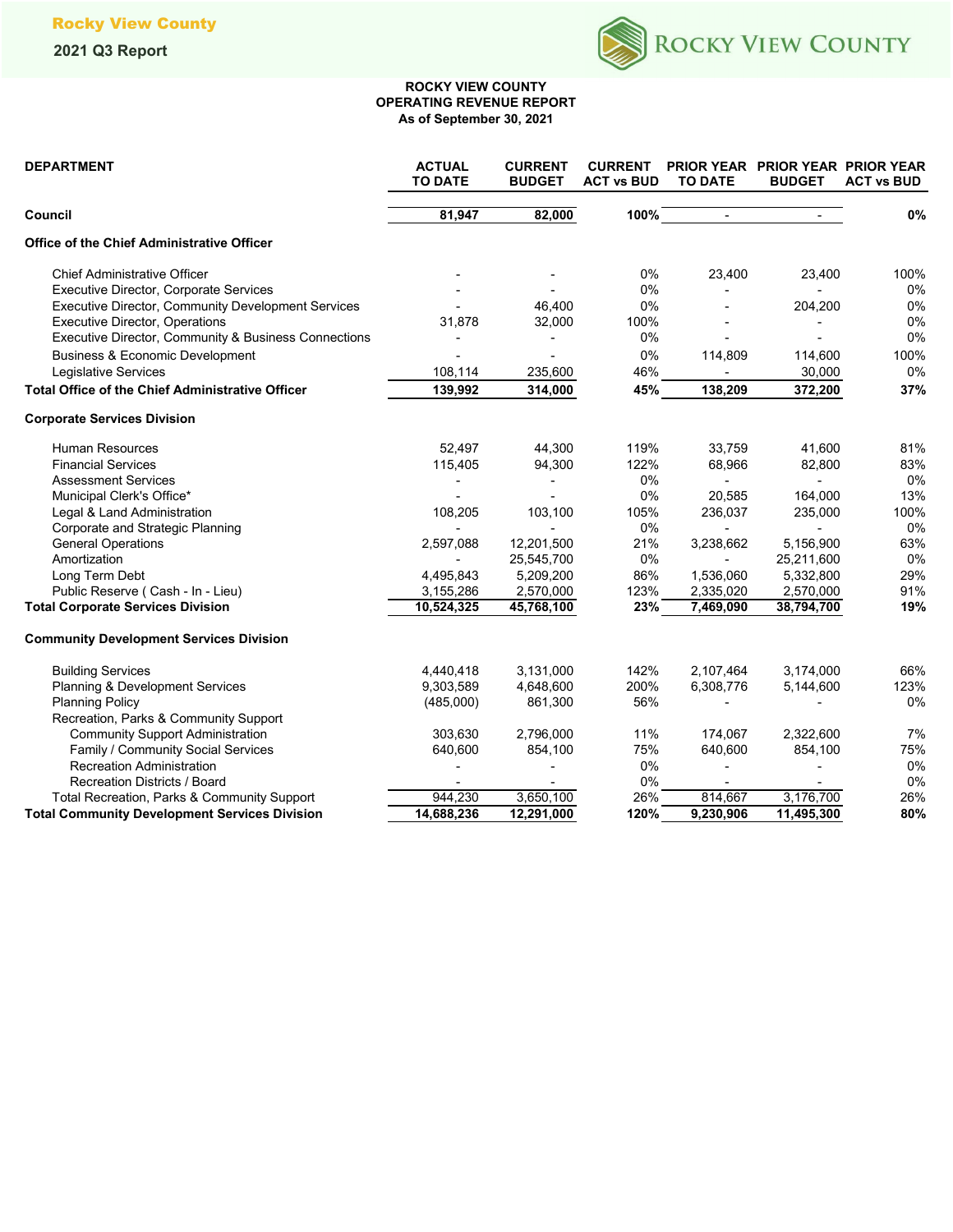

#### **ROCKY VIEW COUNTY OPERATING REVENUE REPORT As of September 30, 2021**

| <b>DEPARTMENT</b>                                          | <b>ACTUAL</b><br><b>TO DATE</b> | <b>CURRENT</b><br><b>BUDGET</b> | <b>CURRENT</b><br><b>ACT vs BUD</b> | <b>TO DATE</b> | PRIOR YEAR PRIOR YEAR PRIOR YEAR<br><b>BUDGET</b> | <b>ACT vs BUD</b> |
|------------------------------------------------------------|---------------------------------|---------------------------------|-------------------------------------|----------------|---------------------------------------------------|-------------------|
| <b>Operations Division</b>                                 |                                 |                                 |                                     |                |                                                   |                   |
| Agriculture & Environmental Services                       | 378,045                         | 708,500                         | 53%                                 | 41,344         | 738,300                                           | 6%                |
| <b>Transportation Services</b>                             | 432,045                         | 1,418,000                       | 30%                                 | 77,608         | 1,690,900                                         | 5%                |
| Capital Project Management                                 | 1,632,367                       | 38,158,800                      | 4%                                  | 478.338        | 18,106,200                                        | 3%                |
| <b>Utility Services</b>                                    | 4,262,037                       | 7,758,700                       | 55%                                 | 3,934,625      | 7,831,300                                         | 50%               |
| <b>Operational Services</b>                                |                                 |                                 |                                     |                |                                                   |                   |
| <b>Corporate Properties</b>                                | 17,058                          | 877,600                         | 2%                                  | 1,125          | 977,800                                           | 0%                |
| Fleet                                                      | 4,263,099                       | 5,347,500                       | 80%                                 | 4,480,260      | 6,195,200                                         | 72%               |
| Cemetery                                                   | 808,509                         | 1,094,500                       | 74%                                 | 674,119        | 986,400                                           | 68%               |
| <b>Total Operational Services</b>                          | 5,088,665                       | 7,319,600                       | 70%                                 | 5,155,505      | 8,159,400                                         | 63%               |
| <b>Total Operations Division</b>                           | 11,793,159                      | 55,363,600                      | 21%                                 | 9,687,420      | 36,526,100                                        | 27%               |
| <b>Community &amp; Business Connections Division</b>       |                                 |                                 |                                     |                |                                                   |                   |
| Fire Services & Emergency Management                       | 317,053                         | 1,294,200                       | 24%                                 | 296,235        | 2,847,900                                         | 10%               |
| <b>Enforcement Services</b>                                | 715,394                         | 1,294,600                       | 55%                                 | 507,994        | 1,029,700                                         | 49%               |
| Information & Technology Services                          | 316,430                         | 322,800                         | 98%                                 | 43,960         | 53,000                                            | 83%               |
| Marketing & Communications                                 |                                 |                                 | 0%                                  |                |                                                   | 0%                |
| <b>Customer Care &amp; Support</b>                         | 2,175                           | 7,000                           | 31%                                 | 2,529          | 7,000                                             | 36%               |
| <b>Total Community &amp; Business Connections Division</b> | 1,351,052                       | 2,918,600                       | 46%                                 | 850,718        | 3,937,600                                         | 22%               |
| Other                                                      |                                 |                                 |                                     |                |                                                   |                   |
| <b>Property Taxes</b>                                      | 107.882.896                     | 108,169,000                     | 100%                                | 105,802,234    | 106, 197, 100                                     | 100%              |
| <b>Emergency Services Levy</b>                             | 16,617,215                      | 16,669,400                      | 100%                                | 15,293,487     | 15,343,900                                        | 100%              |
| <b>Provincial Policing</b>                                 |                                 |                                 | 0%                                  | 823,809        | 826,100                                           | 100%              |
| <b>Recreation Levy</b>                                     | 2,141,800                       | 2,141,800                       | 100%                                | 2,141,800      | 2,141,800                                         | 100%              |
| <b>Total Others</b>                                        | 126,641,911                     | 126,980,200                     | 100%                                | 124,061,329    | 124,508,900                                       | 100%              |
| <b>TOTAL REVENUES</b>                                      | 165,220,621                     | 243,717,500                     | 68%                                 | 151,437,672    | 215,634,800                                       | 70%               |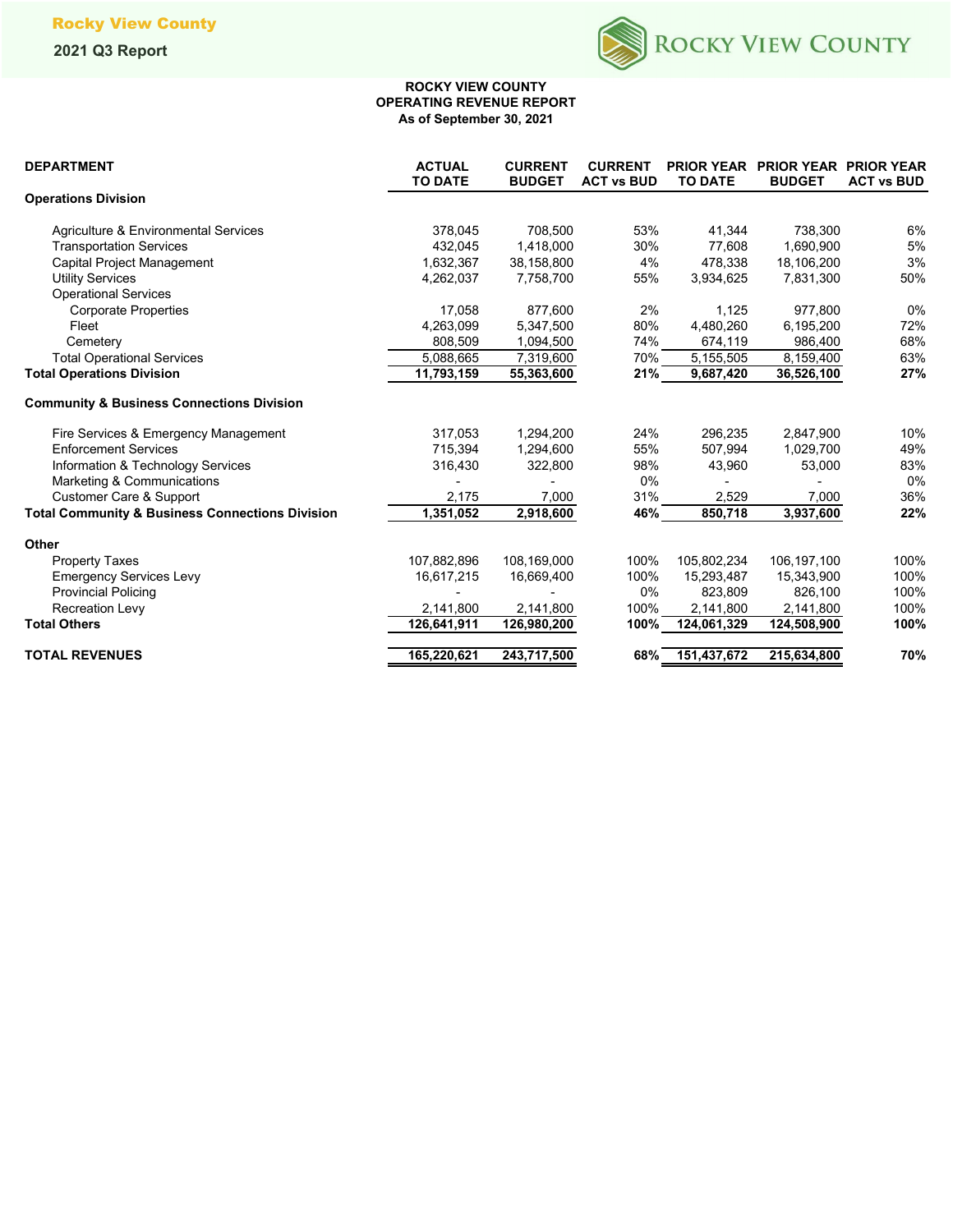

## **OPERATING EXPENSES REPORT As of September 30, 2021 ROCKY VIEW COUNTY**

| <b>DEPARTMENT</b>                                       | <b>ACTUAL</b><br><b>TO DATE</b> | <b>CURRENT</b><br><b>BUDGET</b> | <b>CURRENT</b><br><b>ACT vs BUD</b> | <b>TO DATE</b> | <b>PRIOR YEAR PRIOR YEAR PRIOR YEAR</b><br><b>BUDGET</b> | <b>ACT vs BUD</b> |
|---------------------------------------------------------|---------------------------------|---------------------------------|-------------------------------------|----------------|----------------------------------------------------------|-------------------|
|                                                         |                                 |                                 |                                     |                |                                                          |                   |
| Council                                                 | 674,493                         | 1,154,300                       | 58%                                 | 641,484        | 1,093,700                                                | 59%               |
| <b>Office of the Chief Administrative Officer</b>       |                                 |                                 |                                     |                |                                                          |                   |
| <b>Chief Administrative Officer</b>                     | 280,480                         | 411,100                         | 68%                                 | 293,996        | 388,100                                                  | 76%               |
| Executive Director, Corporate Services                  | 272,195                         | 351,400                         | 77%                                 | 258,069        | 439,000                                                  | 59%               |
| Executive Director, Community Development Services      | 224,281                         | 331,700                         | 68%                                 | 395,598        | 527,400                                                  | 75%               |
| <b>Executive Director, Operations</b>                   | 409,272                         | 816,700                         | 50%                                 | 390,450        | 807,600                                                  | 48%               |
| Executive Director, Community & Business Connections    | 188,375                         | 427,700                         | 44%                                 | 162,643        | 439,700                                                  | 37%               |
| <b>Business &amp; Economic Development</b>              | 285,928                         | 530,800                         | 54%                                 | 308,502        | 710,300                                                  | 43%               |
| Legislative Services                                    | 659,004                         | 1,145,200                       | 58%                                 | 206,646        | 336,000                                                  | 62%               |
| <b>Total Office of the Chief Administrative Officer</b> | 2,319,536                       | 4,014,600                       | 58%                                 | 2,015,904      | 3,648,100                                                | 55%               |
| <b>Corporate Services Division</b>                      |                                 |                                 |                                     |                |                                                          |                   |
| <b>Human Resources</b>                                  | 934,212                         | 1,788,800                       | 52%                                 | 808,430        | 1,825,700                                                | 44%               |
| <b>Financial Services</b>                               | 1,259,660                       | 1,631,200                       | 77%                                 | 1,162,102      | 1,658,600                                                | 70%               |
| <b>Assessment Services</b>                              | 871,107                         | 1,392,100                       | 63%                                 | 907.737        | 1,433,500                                                | 63%               |
| Municipal Clerk's Office*                               |                                 |                                 | 0%                                  | 866,899        | 1,352,100                                                | 64%               |
| Legal & Land Administration                             | 1,752,874                       | 2,479,700                       | 71%                                 | 1,394,100      | 2,115,600                                                | 66%               |
| Corporate and Strategic Planning                        | 30,284                          | 181,700                         | 17%                                 | 114,962        | 191,000                                                  | 60%               |
| <b>General Operations</b>                               | 83,981                          | 11,686,900                      | 1%                                  | 54,561         | 1,318,200                                                | 4%                |
| Amortization                                            |                                 | 25,545,700                      | 0%                                  |                | 25,211,600                                               | 0%                |
| Long Term Debt                                          | 1,137,416                       | 6,678,300                       | 17%                                 | 1,187,489      | 6,697,800                                                | 18%               |
| Public Reserve (Cash - In - Lieu)                       | 3,143,764                       | 2,570,000                       | 122%                                | 2,201,699      | 2,570,000                                                | 86%               |
| <b>Total Corporate Services Division</b>                | 9,213,299                       | 53,954,400                      | 17%                                 | 8,697,979      | 44,374,100                                               | 20%               |
| <b>Community Development Services Division</b>          |                                 |                                 |                                     |                |                                                          |                   |
| <b>Building Services</b>                                | 2,271,631                       | 3,161,900                       | 72%                                 | 2,219,981      | 3,227,700                                                | 69%               |
| Planning & Development Services                         | 2,328,599                       | 6,401,200                       | 36%                                 | 2,692,732      | 8,496,000                                                | 32%               |
| <b>Planning Policy</b>                                  | 465,533                         | 1,825,400                       | 26%                                 |                |                                                          | 0%                |
| Recreation, Parks & Community Support                   |                                 |                                 |                                     |                |                                                          |                   |
| <b>Community Support Administration</b>                 | 4,437,568                       | 6,356,400                       | 70%                                 | 2,603,442      | 5,833,700                                                | 45%               |
| Family / Community Social Services                      | 747,880                         | 1,067,600                       | 70%                                 | 810,125        | 1,074,400                                                | 75%               |
| <b>Recreation Administration</b>                        |                                 |                                 | 0%                                  | (4,919)        |                                                          | 0%                |
| <b>Recreation Districts / Board</b>                     |                                 |                                 | 0%                                  |                |                                                          | 0%                |
| Total Recreation, Parks & Community Support             | 5,185,447                       | 7,424,000                       | 70%                                 | 3,408,648      | 6,908,100                                                | 49%               |
| <b>Total Community Development Services Division</b>    | 10,251,210                      | 18,812,500                      | 54%                                 | 8,321,361      | 18,631,800                                               | 45%               |
|                                                         |                                 |                                 |                                     |                |                                                          |                   |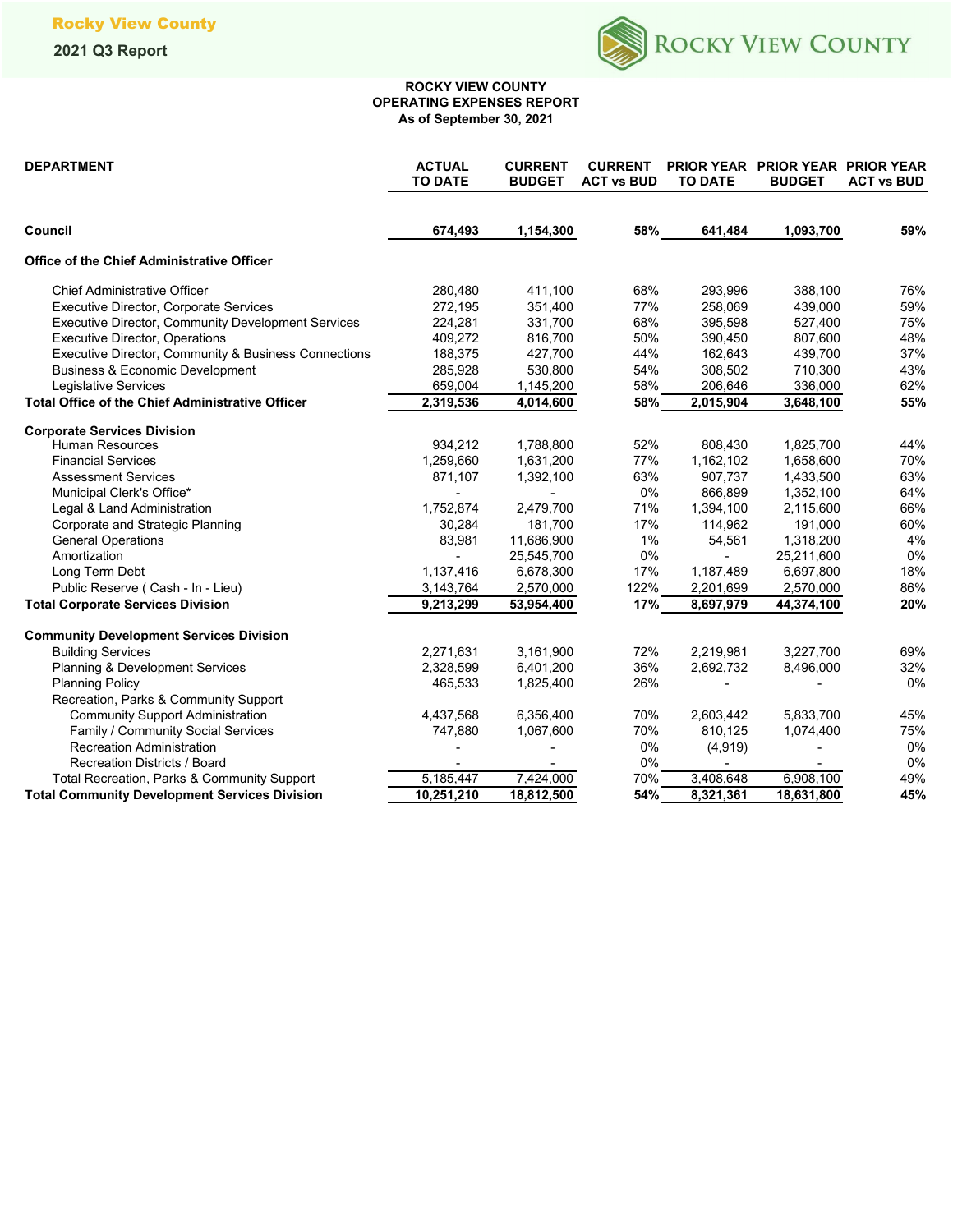

## **ROCKY VIEW COUNTY OPERATING EXPENSES REPORT As of September 30, 2021**

| <b>DEPARTMENT</b>                                          | <b>ACTUAL</b><br><b>TO DATE</b> | <b>CURRENT</b><br><b>BUDGET</b> | <b>CURRENT</b><br><b>ACT vs BUD</b> | <b>TO DATE</b> | <b>PRIOR YEAR PRIOR YEAR PRIOR YEAR</b><br><b>BUDGET</b> | <b>ACT vs BUD</b> |
|------------------------------------------------------------|---------------------------------|---------------------------------|-------------------------------------|----------------|----------------------------------------------------------|-------------------|
| <b>Operations Division</b>                                 |                                 |                                 |                                     |                |                                                          |                   |
| Agriculture & Environmental Services                       | 1,155,426                       | 1,676,800                       | 69%                                 | 1,161,852      | 1,807,100                                                | 64%               |
| <b>Transportation Services</b>                             | 12,084,116                      | 21,101,500                      | 57%                                 | 13,334,414     | 21,736,900                                               | 61%               |
| Capital Project Management                                 | 7,815,258                       | 41,538,700                      | 19%                                 | 2,927,076      | 22,493,900                                               | 13%               |
| <b>Utility Services</b>                                    | 6,011,035                       | 11.338.200                      | 53%                                 | 5,980,885      | 10,581,700                                               | 57%               |
| <b>Operational Services</b>                                |                                 |                                 |                                     |                |                                                          |                   |
| <b>Corporate Properties</b>                                | 2,541,781                       | 3,931,800                       | 65%                                 | 2,755,772      | 4,150,600                                                | 66%               |
| Fleet                                                      | 3,302,444                       | 5,347,500                       | 62%                                 | 2,995,568      | 6,345,500                                                | 47%               |
| Cemetery                                                   | 1,178,152                       | 1,515,400                       | 78%                                 | 1,293,658      | 1,844,900                                                | 70%               |
| <b>Total Operational Services</b>                          | 7,022,377                       | 10,794,700                      | 65%                                 | 7,044,998      | 12,341,000                                               | 57%               |
| <b>Total Operations Division</b>                           | 34,088,211                      | 86,449,900                      | 39%                                 | 30,449,225     | 68,960,600                                               | 44%               |
| <b>Community &amp; Business Connections Division</b>       |                                 |                                 |                                     |                |                                                          |                   |
| Fire Services & Emergency Management                       | 9,674,407                       | 15,008,200                      | 64%                                 | 10,068,548     | 16,069,400                                               | 63%               |
| <b>Enforcement Services</b>                                | 1,948,813                       | 4,079,100                       | 48%                                 | 1,670,135      | 3,804,000                                                | 44%               |
| Information & Technology Services                          | 2.968.886                       | 5,136,700                       | 58%                                 | 3,136,109      | 5.455.500                                                | 57%               |
| Marketing & Communications                                 | 460,319                         | 805,900                         | 57%                                 | 538,305        | 808,200                                                  | 67%               |
| <b>Customer Care &amp; Support</b>                         | 730,790                         | 1,446,600                       | 51%                                 | 703,098        | 1,221,200                                                | 58%               |
| <b>Total Community &amp; Business Connections Division</b> | 15,783,216                      | 26,476,500                      | 60%                                 | 16,116,195     | 27,358,300                                               | 59%               |
| Other                                                      |                                 |                                 |                                     |                |                                                          |                   |
| <b>ASFF - BASIC</b>                                        | 23,380,044                      | 47,630,100                      | 49%                                 | 27,049,992     | 46,767,600                                               | 58%               |
| Calgary R.C.S.S.D. #1                                      | 2,994,016                       | 4,067,100                       | 74%                                 | 2,454,689      | 3,992,000                                                | 61%               |
| Rocky View Foundation                                      | 1,020,185                       | 1,020,200                       | 100%                                | 675,246        | 675,300                                                  | 100%              |
| Designated Industrial Property Tax                         | 138,054                         | 137,900                         | 100%                                |                | 133,300                                                  | 0%                |
| <b>Total Others</b>                                        | 27,532,299                      | 52,855,300                      | 52%                                 | 30,179,927     | 51,568,200                                               | 59%               |
| <b>TOTAL EXPENSES</b>                                      | 99,862,263                      | 243,717,500                     | 41%                                 | 96,422,078     | 215,634,800                                              | 45%               |

**\*** balance due to reorg for the department in 2021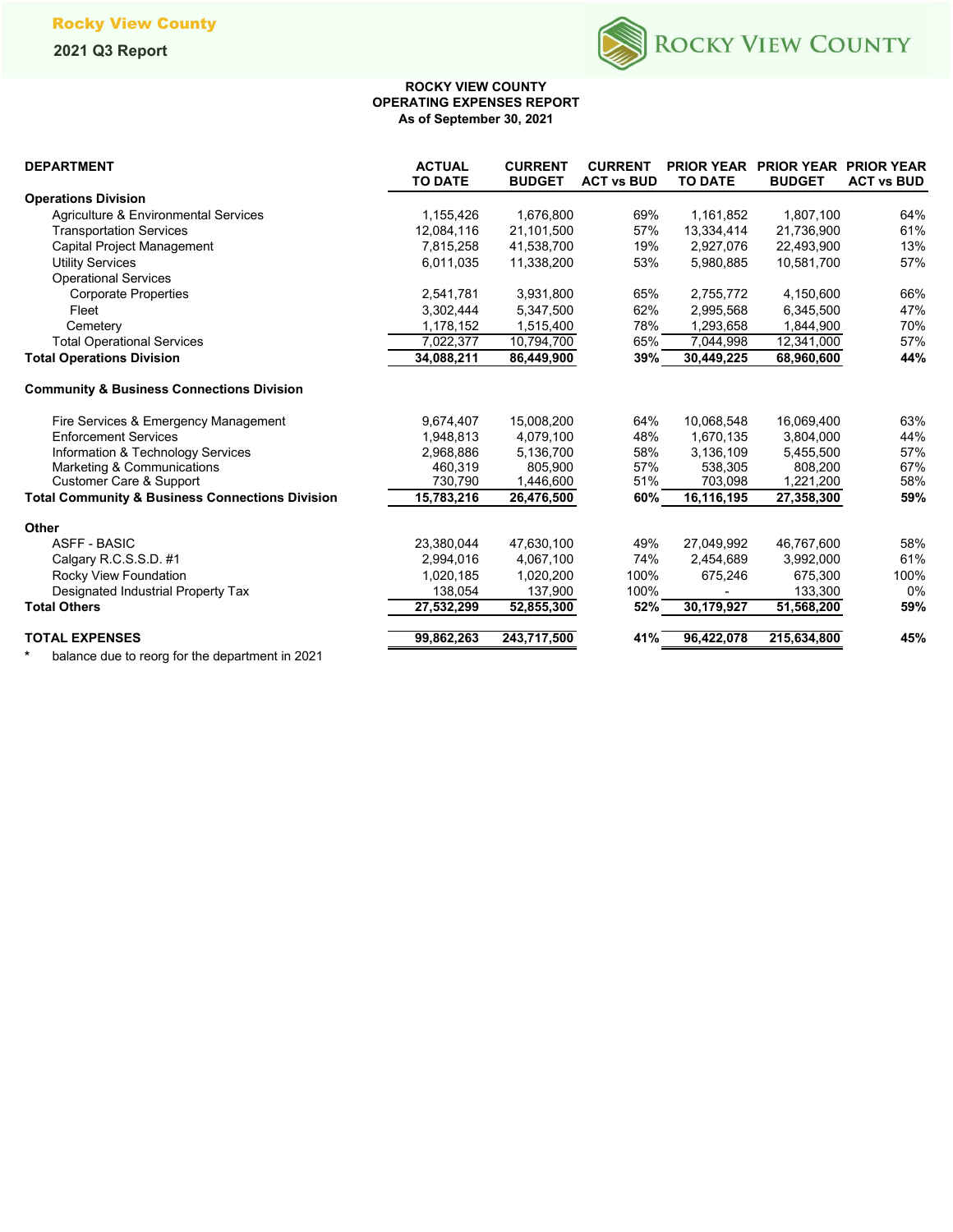

# **ROCKY VIEW COUNTY CAPITAL EXPENDITURES INCURRED TO DATE As of September 30, 2021**

|                                                    |               |            |   | <b>Budget</b> |
|----------------------------------------------------|---------------|------------|---|---------------|
|                                                    | <b>Budget</b> | Actual     |   | Remaining     |
| Information Technology Services                    | 243,700       | 48,940     |   | 194,760       |
| Fire Services and Emergency Management             | 888,000       |            |   | 888,000       |
| Recreation, Parks and Community Support            | 247,000       | 49.040     |   | 197,960       |
| <b>Capital Project Management</b>                  | 74,128,100    | 26,427,318 |   | 47,700,782    |
| <b>Transportation Services</b>                     | 1,627,000     | 1,352,647  |   | 274,353       |
| <b>Operational Services</b>                        | 2,199,400     | 681,762    |   | 1,517,638     |
| <b>Financial Services</b>                          | 47,200        | 10,000     |   | 37,200        |
| <b>Human Resources</b>                             |               | 16,800     |   | (16, 800)     |
| <b>Total Capital Expenditures Incurred to Date</b> | \$79,380,400  | 28,586,507 | S | 50,793,893    |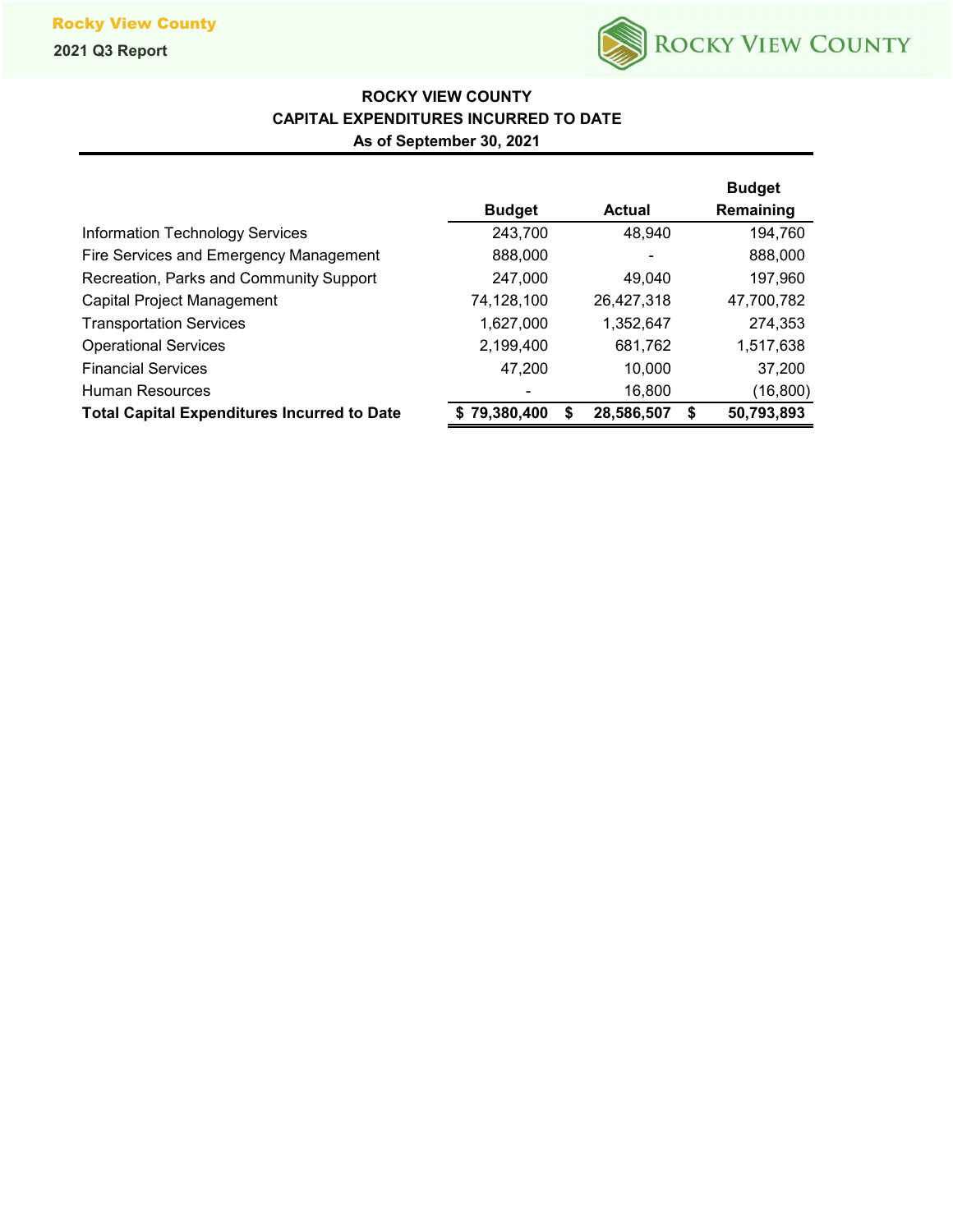

# **ROCKY VIEW COUNTY STATEMENT OF FINANCIAL POSITION As of September 30, 2021**

|                                                         | <b>SEPTEMBER</b><br>2021 | <b>SEPTEMBER</b><br>2020 | <b>SEPTEMBER</b><br>2021/2020<br><b>YOY VARIANCE</b> |
|---------------------------------------------------------|--------------------------|--------------------------|------------------------------------------------------|
| <b>ASSETS</b>                                           |                          |                          |                                                      |
| <b>Current Assets</b>                                   |                          |                          |                                                      |
| Cash                                                    | 186,721,600              | 2,557,920                | 184, 163, 680                                        |
| Investments                                             | 4,998                    | 156,954,257              | (156, 949, 259)                                      |
| <b>Accounts Receivables</b>                             | 19,827,503               | 20,407,471               | (579, 968)                                           |
| Inventories                                             | 2,481,485                | 2,720,968                | (239, 483)                                           |
| Other                                                   | 1,290,025                | 308,962                  | 981,063                                              |
|                                                         | 210,325,611              | 182,949,578              | 27,376,033                                           |
|                                                         |                          |                          |                                                      |
| <b>Trust Funds - Invested</b><br>Recoverable Receivable | 766,273                  | 710,944                  | (710, 944)                                           |
| <b>Fixed Assets</b>                                     | 669,349,774              | 828,436<br>649,006,458   | (62, 163)<br>20,343,316                              |
|                                                         | 670,116,047              | 650,545,838              | 19,570,209                                           |
|                                                         |                          |                          |                                                      |
| <b>TOTAL ASSETS</b>                                     | \$880,441,658            | \$833,495,416            | \$46,946,242                                         |
|                                                         |                          |                          |                                                      |
| <b>LIABILITIES</b>                                      |                          |                          |                                                      |
| <b>Current Liabilities</b>                              |                          |                          |                                                      |
| <b>Accounts Payable</b>                                 | 6,064,744                | 4,043,613                | 2,021,131                                            |
| <b>Other Liabilities</b>                                | 69,024,874               | 47,306,492               | 21,718,382                                           |
|                                                         | 75,089,618               | 51,350,105               | 23,739,513                                           |
| Long Term Debt                                          |                          |                          |                                                      |
| <b>Capital Debentures</b>                               | 57,129,945               | 49,253,856               | 7,876,089                                            |
| <b>Operating Debentures</b>                             | 902,671                  | 980,276                  | (77, 605)                                            |
|                                                         | 58,032,616               | 50,234,132               | 7,798,484                                            |
|                                                         |                          |                          |                                                      |
| <b>TOTAL LIABILITIES</b>                                | \$133,122,234            | \$101,584,237            | \$31,537,997                                         |
| <b>EQUITY</b>                                           |                          |                          |                                                      |
| Reserves                                                | 92,957,235               | 93,073,081               | (115, 846)                                           |
| <b>Equity in Fixed Assets</b>                           | 611,798,430              | 599,315,761              | 12,482,669                                           |
| Clearing                                                | 427,462                  | (35, 740)                | 463,202                                              |
| <b>Net Capital Surplus (Deficit)</b>                    | (23,707,061)             | (15, 457, 516)           | (8, 249, 545)                                        |
| <b>Net Operating Surplus (Deficit)</b>                  | 65,843,358               | 55,015,593               | 10,827,765                                           |
|                                                         |                          |                          |                                                      |
| <b>TOTAL EQUITY</b>                                     | \$747,319,424            | \$731,911,179            | \$15,408,245                                         |
| <b>TOTAL LIABILITIES &amp; EQUITY</b>                   | \$880,441,658            | \$833,495,416            | \$46,946,242                                         |

**NOTE: Other Liabilities contain Unearned Revenue, Refund Deposits Developments, and other Miscellaneous Liabilities.**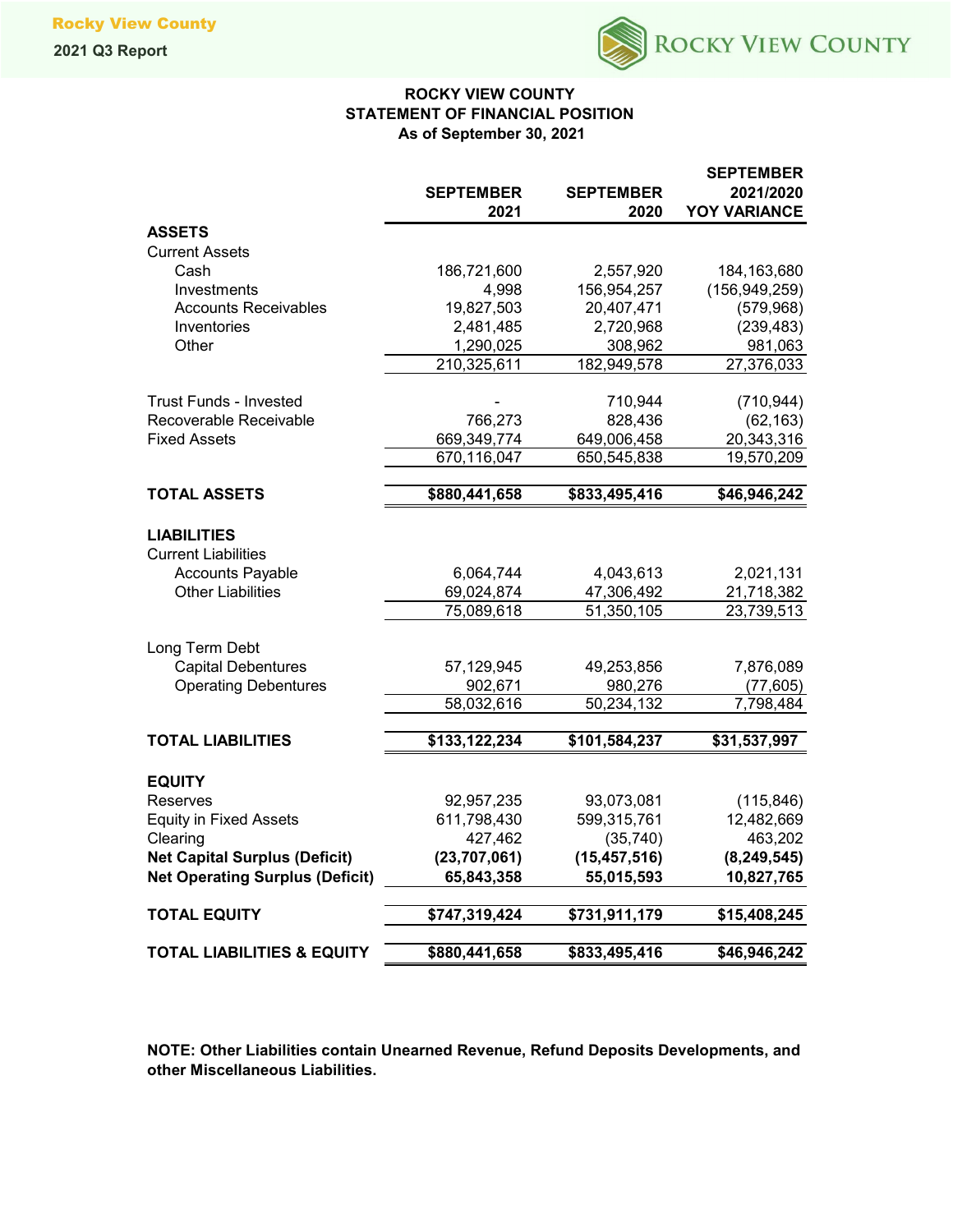

## **ROCKY VIEW COUNTY INVESTMENT SUMMARY As of September 30 2021**

| <b>AUTHORIZED BANK</b>    | <b>BANK ACCOUNT</b>      | <b>AMOUNT</b><br><b>INVESTED</b> | <b>INTEREST</b><br><b>RATE</b> | <b>MATURITY</b><br><b>DATE</b> | <b>AMOUNT</b><br><b>RETURN</b> |
|---------------------------|--------------------------|----------------------------------|--------------------------------|--------------------------------|--------------------------------|
|                           |                          |                                  |                                |                                |                                |
| <b>General Investment</b> |                          |                                  |                                |                                |                                |
| United Farmers of Alberta | n/a                      | 3.248                            | n/a                            | n/a                            |                                |
| Calgary CO-OP             | n/a                      | 1.750                            | n/a                            | n/a                            |                                |
|                           | <b>Total Investments</b> | 4,998                            |                                |                                |                                |

Note: At September 30th, 2021 all matured investments are reported in the cash line on the Statement of Financial Position.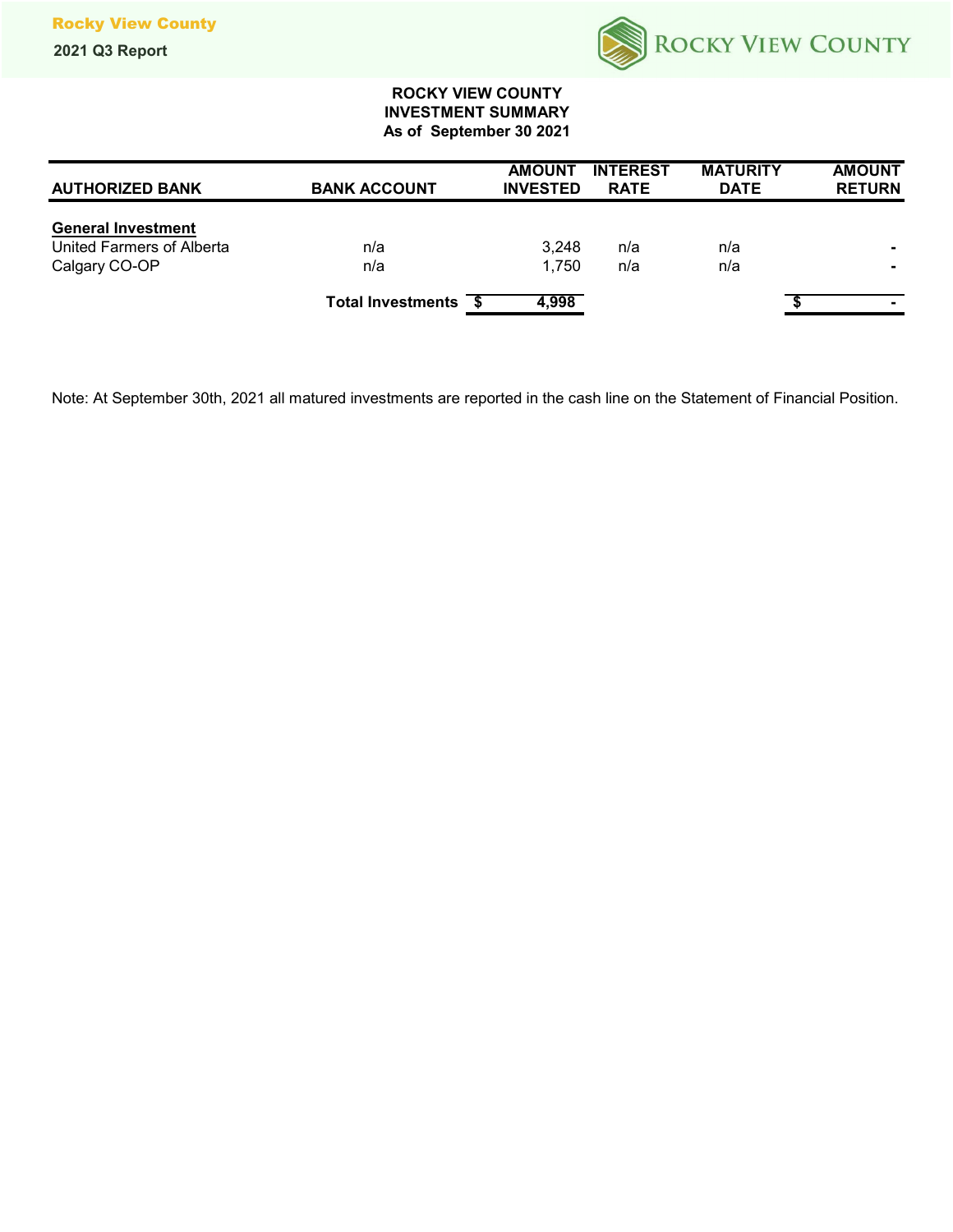

## **ROCKY VIEW COUNTY DEBT SUMMARY As of September 30, 2021**

|           |                                      |                        | <b>DEBENTURE</b><br><b>BALANCE</b><br><b>YTD</b> | <b>PRINCIPAL</b><br><b>PAYMENT</b><br><b>YTD</b> | <b>INTEREST</b><br><b>PAYMENT</b><br><b>YTD</b> | <b>DEBT</b><br><b>SERVICES</b><br><b>YTD</b> |
|-----------|--------------------------------------|------------------------|--------------------------------------------------|--------------------------------------------------|-------------------------------------------------|----------------------------------------------|
| Capital   |                                      |                        |                                                  |                                                  |                                                 |                                              |
|           | <b>Bridges</b>                       |                        | 1,351,790                                        | 44,595                                           | 9,689                                           | 54,284                                       |
|           | Pathways                             |                        | 237,850                                          | 10,388                                           | 1,033                                           | 11,421                                       |
|           | <b>Fire Trucks</b>                   |                        | 969,710                                          | 69,773                                           | 14,417                                          | 84,190                                       |
|           | Road Maintenance Trucks              |                        | 325,675                                          | 33,917                                           | 3,165                                           | 37,082                                       |
|           | Water                                |                        | 20,502,452                                       | 131,290                                          | 249,949                                         | 381,239                                      |
|           | Waste Water                          |                        | 33,742,468                                       |                                                  | 521,219                                         | 521,219                                      |
|           |                                      | <b>TOTAL Capital</b>   | 57.129.945                                       | 289.963                                          | 799.472                                         | 1,089,435                                    |
| Operating |                                      |                        |                                                  |                                                  |                                                 |                                              |
|           | Local Improvement                    |                        | 826,748                                          | 29,111                                           | 18,870                                          | 47,981                                       |
|           | Recoverable*                         |                        | 75,923                                           |                                                  |                                                 |                                              |
|           |                                      | <b>TOTAL Operating</b> | 902,671                                          | 29,111                                           | 18,870                                          | 47,981                                       |
|           | <b>TOTAL Capital &amp; Operating</b> |                        | \$58,032,616                                     | 319,074<br>S                                     | 818,342<br>\$                                   | \$1,137,416                                  |

*\*recoverable from Community Groups*